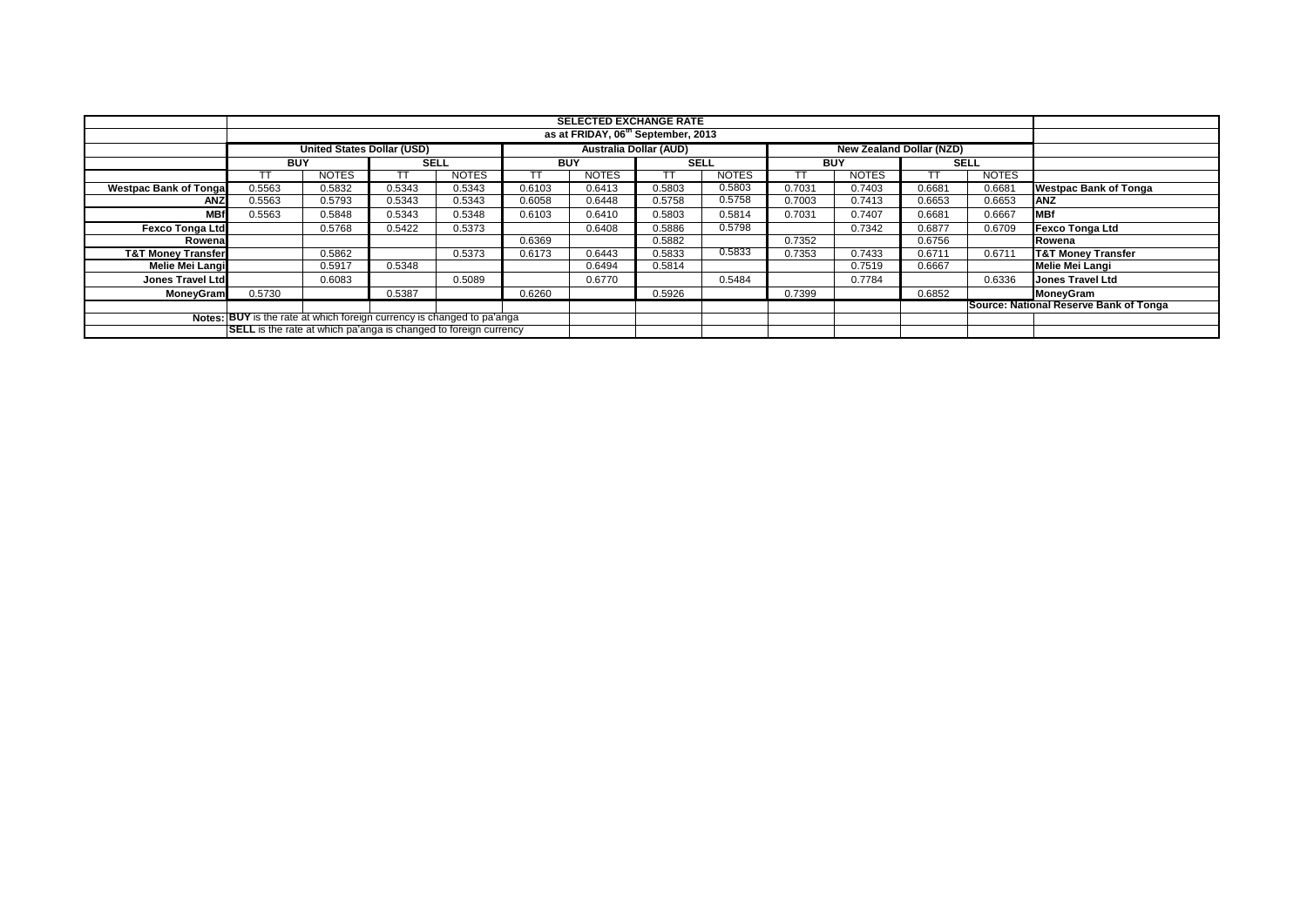|                                                                        |            |                                   |             |              |            | <b>SELECTED EXCHANGE RATE</b><br>as at FRIDAY, 13th September, 2013 |             |              |            |                                 |           |              |                                        |
|------------------------------------------------------------------------|------------|-----------------------------------|-------------|--------------|------------|---------------------------------------------------------------------|-------------|--------------|------------|---------------------------------|-----------|--------------|----------------------------------------|
|                                                                        |            |                                   |             |              |            |                                                                     |             |              |            |                                 |           |              |                                        |
|                                                                        |            | <b>United States Dollar (USD)</b> |             |              |            | <b>Australia Dollar (AUD)</b>                                       |             |              |            | <b>New Zealand Dollar (NZD)</b> |           |              |                                        |
|                                                                        | <b>BUY</b> |                                   | <b>SELL</b> |              | <b>BUY</b> |                                                                     | <b>SELL</b> |              | <b>BUY</b> |                                 |           | <b>SELL</b>  |                                        |
|                                                                        | TT         | <b>NOTES</b>                      | TТ          | <b>NOTES</b> | TT         | <b>NOTES</b>                                                        | <b>TT</b>   | <b>NOTES</b> | TТ         | <b>NOTES</b>                    | <b>TT</b> | <b>NOTES</b> |                                        |
| <b>Westpac Bank of Tonga</b>                                           | 0.5636     | 0.5905                            | 0.5416      | 0.5416       | 0.6096     | 0.6406                                                              | 0.5796      | 0.5796       | 0.6904     | 0.7276                          | 0.6554    | 0.6554       | <b>Westpac Bank of Tonga</b>           |
| ANZ                                                                    | 0.5636     | 0.5866                            | 0.5416      | 0.5416       | 0.6050     | 0.6440                                                              | 0.5750      | 0.575        | 0.6880     | 0.7290                          | 0.6530    | 0.6530       | <b>ANZ</b>                             |
| <b>MBf</b>                                                             | 0.5636     | 0.5917                            | 0.5416      | 0.5405       | 0.6096     | 0.6410                                                              | 0.5796      | 0.5780       | 0.6904     | 0.7299                          | 0.6554    | 0.6536       | <b>MBf</b>                             |
| <b>Fexco Tonga Ltd</b>                                                 |            | 0.5844                            | 0.5478      | 0.5444       |            | 0.6400                                                              | 0.5859      | 0.5790       |            | 0.7214                          | 0.6733    | 0.6592       | <b>Fexco Tonga Ltd</b>                 |
| Rowena                                                                 |            |                                   |             |              | 0.6369     |                                                                     | 0.5882      |              | 0.7246     |                                 | 0.6666    |              | Rowena                                 |
| <b>T&amp;T Money Transfer</b>                                          |            | 0.5935                            |             | 0.5446       | 0.6135     | 0.6436                                                              | 0.5826      | 0.5826       | 0.7194     | 0.7306                          | 0.6600    | 0.6600       | <b>T&amp;T Money Transfer</b>          |
| Melie Mei Langi                                                        |            | 0.5988                            | 0.5405      |              |            | 0.6494                                                              | 0.5780      |              |            | 0.7407                          | 0.6579    |              | <b>Melie Mei Langi</b>                 |
| <b>Jones Travel Ltd</b>                                                |            | 0.6159                            |             | 0.5158       |            | 0.6762                                                              |             | 0.5476       |            | 0.7655                          |           | 0.6219       | <b>Jones Travel Ltd</b>                |
| MoneyGram                                                              | 0.5790     |                                   | 0.5444      |              | 0.6259     |                                                                     | 0.5925      |              | 0.7217     |                                 | 0.6683    |              | MoneyGram                              |
|                                                                        |            |                                   |             |              |            |                                                                     |             |              |            |                                 |           |              | Source: National Reserve Bank of Tonga |
| Notes: BUY is the rate at which foreign currency is changed to pa'anga |            |                                   |             |              |            |                                                                     |             |              |            |                                 |           |              |                                        |
| SELL is the rate at which pa'anga is changed to foreign currency       |            |                                   |             |              |            |                                                                     |             |              |            |                                 |           |              |                                        |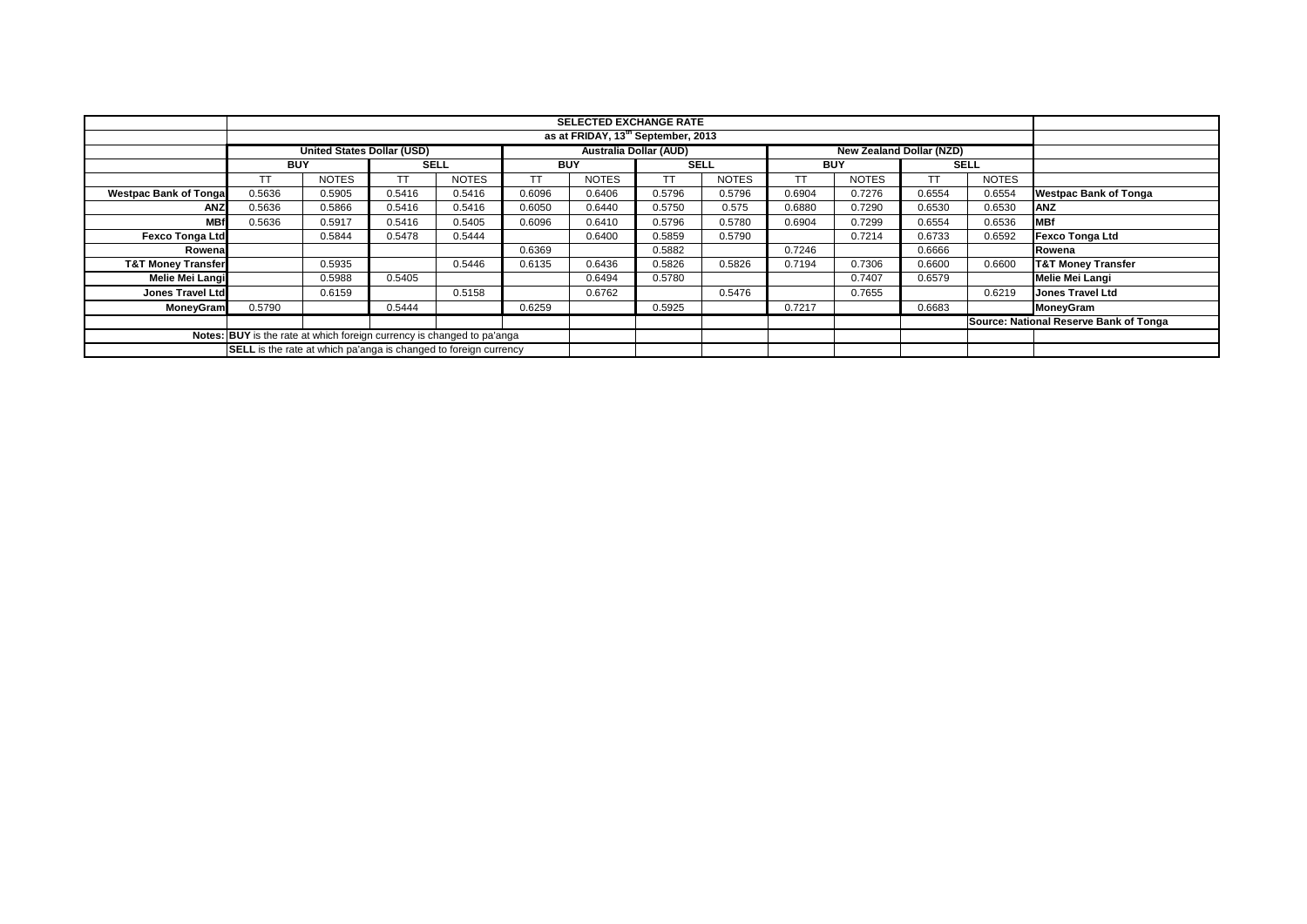|                               |                                                                         |                                   |        |              |            | <b>SELECTED EXCHANGE RATE</b><br>as at FRIDAY, 20 <sup>th</sup> September, 2013 |             |              |            |                                 |             |              |                                        |
|-------------------------------|-------------------------------------------------------------------------|-----------------------------------|--------|--------------|------------|---------------------------------------------------------------------------------|-------------|--------------|------------|---------------------------------|-------------|--------------|----------------------------------------|
|                               |                                                                         |                                   |        |              |            |                                                                                 |             |              |            |                                 |             |              |                                        |
|                               |                                                                         | <b>United States Dollar (USD)</b> |        |              |            | <b>Australia Dollar (AUD)</b>                                                   |             |              |            | <b>New Zealand Dollar (NZD)</b> |             |              |                                        |
|                               | <b>BUY</b>                                                              |                                   | SELL   |              | <b>BUY</b> |                                                                                 | <b>SELL</b> |              | <b>BUY</b> |                                 | <b>SELL</b> |              |                                        |
|                               |                                                                         | <b>NOTES</b>                      |        | <b>NOTES</b> |            | <b>NOTES</b>                                                                    | TТ          | <b>NOTES</b> |            | <b>NOTES</b>                    | ТT          | <b>NOTES</b> |                                        |
| <b>Westpac Bank of Tongal</b> | 0.5708                                                                  | 0.5977                            | 0.5488 | 0.5488       | 0.6062     | 0.6372                                                                          | 0.5762      | 0.5762       | 0.6804     | 0.7176                          | 0.6454      | 0.6454       | <b>Westpac Bank of Tonga</b>           |
| <b>ANZ</b>                    | 0.5708                                                                  | 0.5938                            | 0.5488 | 0.5488       | 0.6013     | 0.6403                                                                          | 0.5713      | 0.5713       | 0.6777     | 0.7187                          | 0.6427      | 0.6427       | <b>ANZ</b>                             |
| <b>MBf</b>                    | 0.5708                                                                  | 0.5988                            | 0.5488 | 0.5495       | 0.6062     | 0.6369                                                                          | 0.5762      | 0.5747       | 0.6804     | 0.7194                          | 0.6454      | 0.6452       | <b>MBf</b>                             |
| <b>Fexco Tonga Ltd</b>        |                                                                         | 0.5919                            | 0.5562 | 0.5513       |            | 0.6361                                                                          | 0.5838      | 0.5755       |            | 0.7107                          | 0.6643      | 0.6494       | <b>Fexco Tonga Ltd</b>                 |
| Rowenal                       |                                                                         |                                   |        |              | 0.6369     |                                                                                 | 0.5813      |              | 0.7092     |                                 | 0.6535      |              | Rowena                                 |
| <b>T&amp;T Money Transfer</b> |                                                                         | 0.5933                            |        | 0.5444       | 0.6135     | 0.6431                                                                          | 0.5821      | 0.5821       | 0.7246     | 0.7303                          | 0.6600      | 0.6600       | <b>T&amp;T Money Transfer</b>          |
| Melie Mei Langi               |                                                                         | 0.6061                            | 0.5495 |              |            | 0.6452                                                                          | 0.5747      |              |            | 0.7299                          | 0.6452      |              | Melie Mei Langi                        |
| <b>Jones Travel Ltd</b>       |                                                                         | 0.6235                            |        | 0.5227       |            | 0.6723                                                                          |             | 0.5441       |            | 0.7546                          |             | 0.6121       | <b>Jones Travel Ltd</b>                |
| <b>MoneyGram</b>              | 0.5921                                                                  |                                   | 0.5567 |              | 0.6222     |                                                                                 | 0.5890      |              | 0.7145     |                                 | 0.6617      |              | MoneyGram                              |
|                               |                                                                         |                                   |        |              |            |                                                                                 |             |              |            |                                 |             |              | Source: National Reserve Bank of Tonga |
|                               | Notes: BUY is the rate at which foreign currency is changed to pa'anga  |                                   |        |              |            |                                                                                 |             |              |            |                                 |             |              |                                        |
|                               | <b>SELL</b> is the rate at which pa'anga is changed to foreign currency |                                   |        |              |            |                                                                                 |             |              |            |                                 |             |              |                                        |